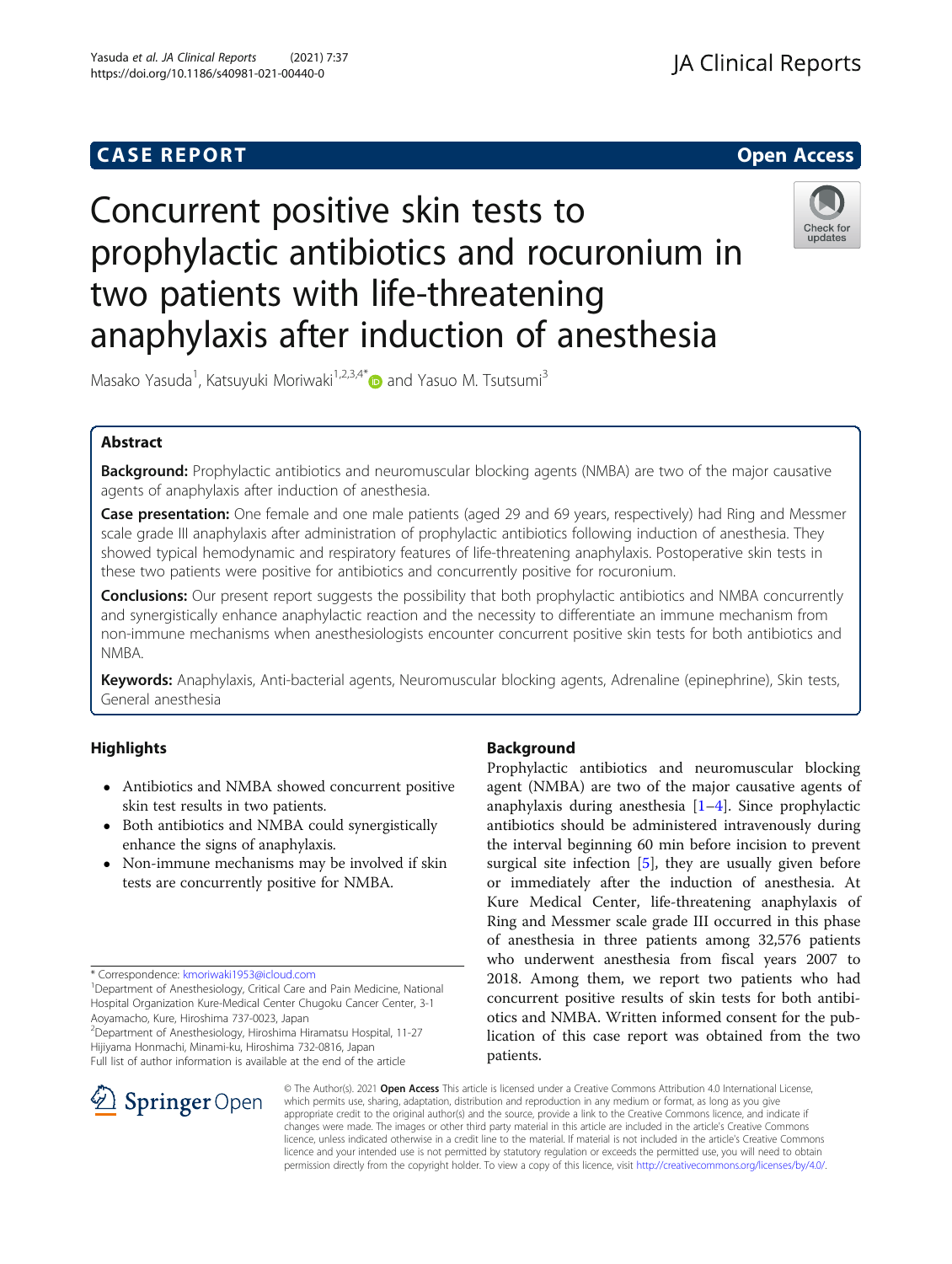#### Case presentation

#### Patients' characteristics and the onset of the anaphylaxes Case 1

A 29-year-old woman, ASA (PS) class 1, was scheduled to undergo uterine fibroid enucleation and right ovarian tumor enucleation under general anesthesia combined with epidural anesthesia. She had no history of allergies. After insertion of the epidural catheter, anesthesia was induced with fentanyl, remifentanil, propofol, and rocuronium, and the trachea was intubated. After administration of cefazolin 1 g before the start of surgery, blood pressure (BP) dropped to 50 mmHg or less, and did not respond to repeated bolus administration of ephedrine and phenylephrine, meanwhile heart rate (HR) increased rapidly from 50 to 90 beats/min, and arterial oxygen saturation of pulse oximetry  $(S_pO_2)$  decreased to 83%.

#### Case 2

A 69-year-old man, ASA (PS) class 3, was scheduled for retroperitoneoscopic prostatectomy for prostate cancer under combined general and epidural anesthesia. The patient had a history of rheumatoid arthritis, hypertension, hyperlipidemia, and endoscopic surgery for gastric cancer. He had a history of allergy to penicillin antibiotics. After placing an epidural catheter, anesthesia was induced using propofol and remifentanil. After administration of rocuronium, the trachea was intubated, and then cefotiam 1 g was administered. Before the start of surgery, the patient had persistent hypotension of systolic BP≤60 mmHg, which did not improve by repeated bolus administrations of ephedrine and phenylephrine. At the same time, HR rapidly increased from 40 to 70 beats/min. At the timing of starting surgery and feeding the retroperitoneal cavity with  $CO_2$  gas,  $S_pO_2$  decreased to 92% at  $F_1O_2$  0.4.

#### Cardiovascular and respiratory changes

Both patients had a HR increase accompanied by a progressive BP decrease. They also showed declines in both  $S_pO_2$  at  $F_1O_2$  0.4 and EtCO<sub>2</sub> under constant minute ventilation (MV). In case 1,  $EtCO<sub>2</sub>$  decreased from 40 to 22 mmHg in association with an abrupt increase in the peak inspiratory pressure (PIP). Adrenaline (epinephrine) 50 μg, 75 μg were initially administered intravenously, in cases 1 and 2, respectively, and continuously given at 2 to 10 μg/min in both patients. Intravenous adrenaline immediately improved the refractory hypotension and increased  $ECO<sub>2</sub>$ . In case 1, intravenous adrenaline also promptly reduced PIP. During the operating room stay, patients were infused 1750 and 1650 mL of crystalloid, respectively. Methylprednisolone 500 mg and chlorpheniramine 5 mg were also administered intravenously for both patients. Sugammadex was not used to treat anaphylaxis.

#### Cutaneous signs

None of the two patients had cutaneous signs at the onset of anaphylaxis. Facial flushing became apparent after the restoration of BP with adrenaline administration in both patients.

#### Serum tryptase and plasma histamine concentrations

Arterial blood was collected from the arterial lines to measure histamine and tryptase 30 to 40 min after the onset of anaphylaxis. The plasma histamine level was 23 ng/mL (normal range, 0.15 to 1.23 ng/mL) in case 1, and 1.34 ng/mL in case 2. In case 2, the total tryptase concentration was  $3.4 \mu g/L$  (normal range, 1.2 to 5.7 μg/L).

#### **Outcomes**

Surgical operations were stopped and postponed in both cases 1 and 2. Patients were treated in the intensive care unit and discharged uneventfully.

#### Skin tests and reoperation

Patients were referred to dermatologists and underwent skin tests. Skin tests were performed 30 days after anaphylaxis for case 1, and 61 days for case 2. In cases 1 and 2, the antibiotics (cefazolin and cefotiam, respectively) and rocuronium had positive reactions in the intradermal test, although prick tests showed negative reactions. All other anesthetic agents used in each patient showed negative skin test reactivity. Reoperations were performed uneventfully on the 128th day after the anaphylaxis in case 1, and on the 181st day in case 2, while avoiding skin test-positive antibiotics and rocuronium.

#### **Discussion**

#### Clinical features and diagnosis

Our patients showed severe hypotension refractory to a repetitive dose of ephedrine and phenylephrine and concomitant HR increase. As for respiratory changes, our patients showed a decrease in both  $SpO<sub>2</sub>$  and EtCO<sub>2</sub>. Generalized erythema or urticaria was not apparent, and facial flushing became apparent after the restoration of BP. Administration of adrenaline was effective for hemodynamic restoration in both cases and relief of bronchospasm in case 1. All these hemodynamic, respiratory, cutaneous features, and responses to adrenaline were compatible with those previous reports in patients with grade III anaphylaxis  $[1, 2, 6]$  $[1, 2, 6]$  $[1, 2, 6]$  $[1, 2, 6]$  $[1, 2, 6]$ .

It is recommended that serum tryptase measurements be performed at 1 h as the first sample, 2 to 4 h as the second, and at least 24 h post-reaction onset as a baseline sample [[2\]](#page-2-0). We measured only histamine concentration at the time of arterial line insertion in case 1. The significant elevation of histamine concentration in this case seemingly indicates that histamine was released